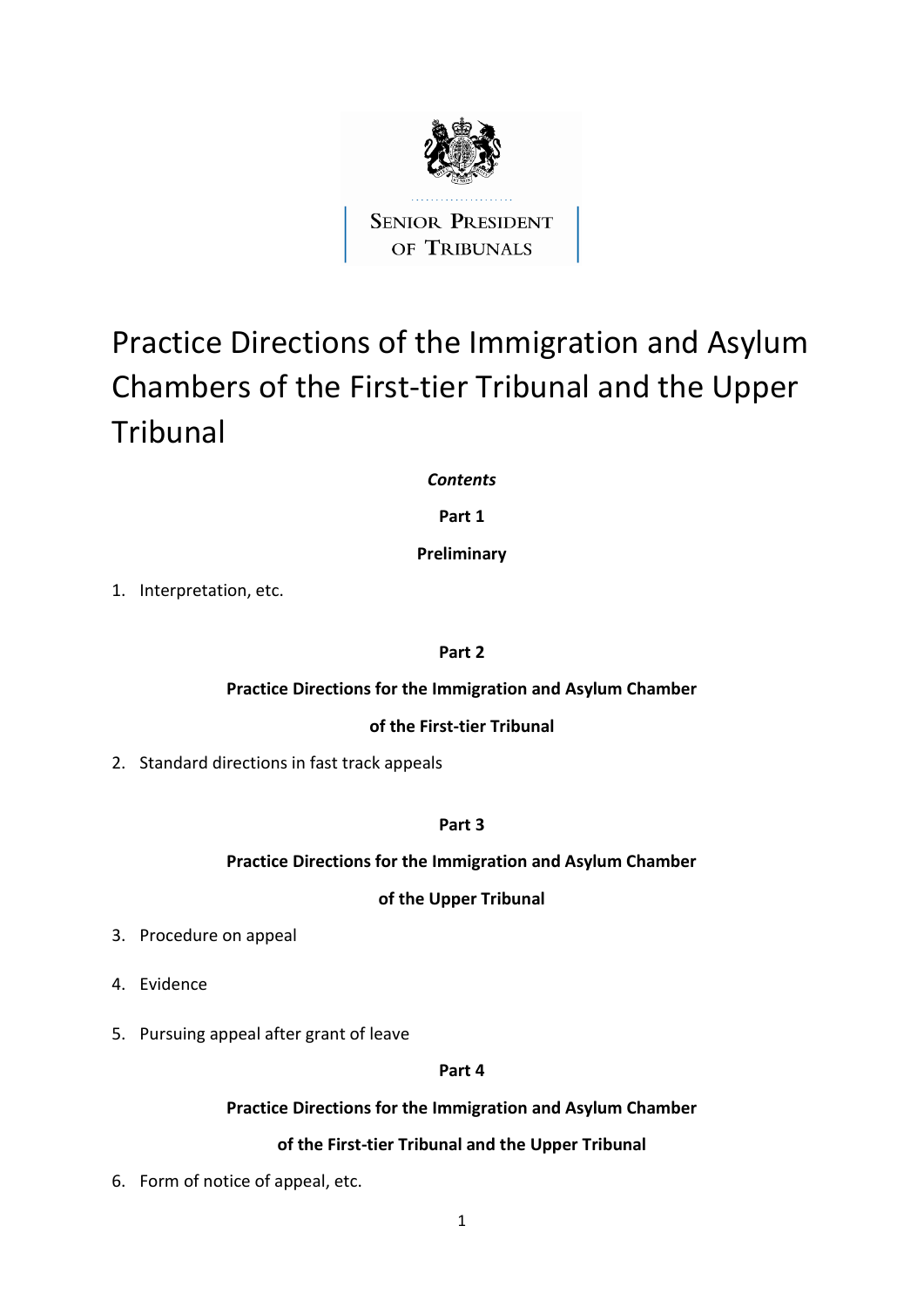- 7. Case management review hearings and directions
- 8. Trial bundles
- 9. Adjournments
- 10. Expert evidence
- 11. Citation of unreported determinations
- 12. Starred and country guidance determinations
- 13. Bail applications

#### **Part 1**

#### **Preliminary**

#### *1. Interpretation, etc.*

1.1. In these Practice Directions:

"the 2002 Act" means the Nationality, Immigration and Asylum Act 2002;

"the 2007 Act" means the Tribunals, Courts and Enforcement Act 2007;

"adjudicator" means an adjudicator appointed, or treated as appointed, under section 81 of the 2002 Act (as originally enacted);

"AIT" means the Asylum and Immigration Tribunal;

"CMR hearing" means a case management review hearing;

"fast track appeal" means an appeal to which the Fast Track rules apply;

"Fast Track Rules" means the rules in the Schedule to the Tribunal Procedure (First-tier Tribunal) (Immigration and Asylum Chamber) Rules 2014;

"First-tier rule", followed by a number, means the rule bearing that number in the Tribunal Procedure (First-tier Tribunal) (Immigration and Asylum Chamber) Rules 2014;

"IAT" means the Immigration Appeal Tribunal;

"Transfer of Functions Order" means the Transfer of Functions of the Asylum and Immigration Tribunal Order 2010 (SI/2010/21);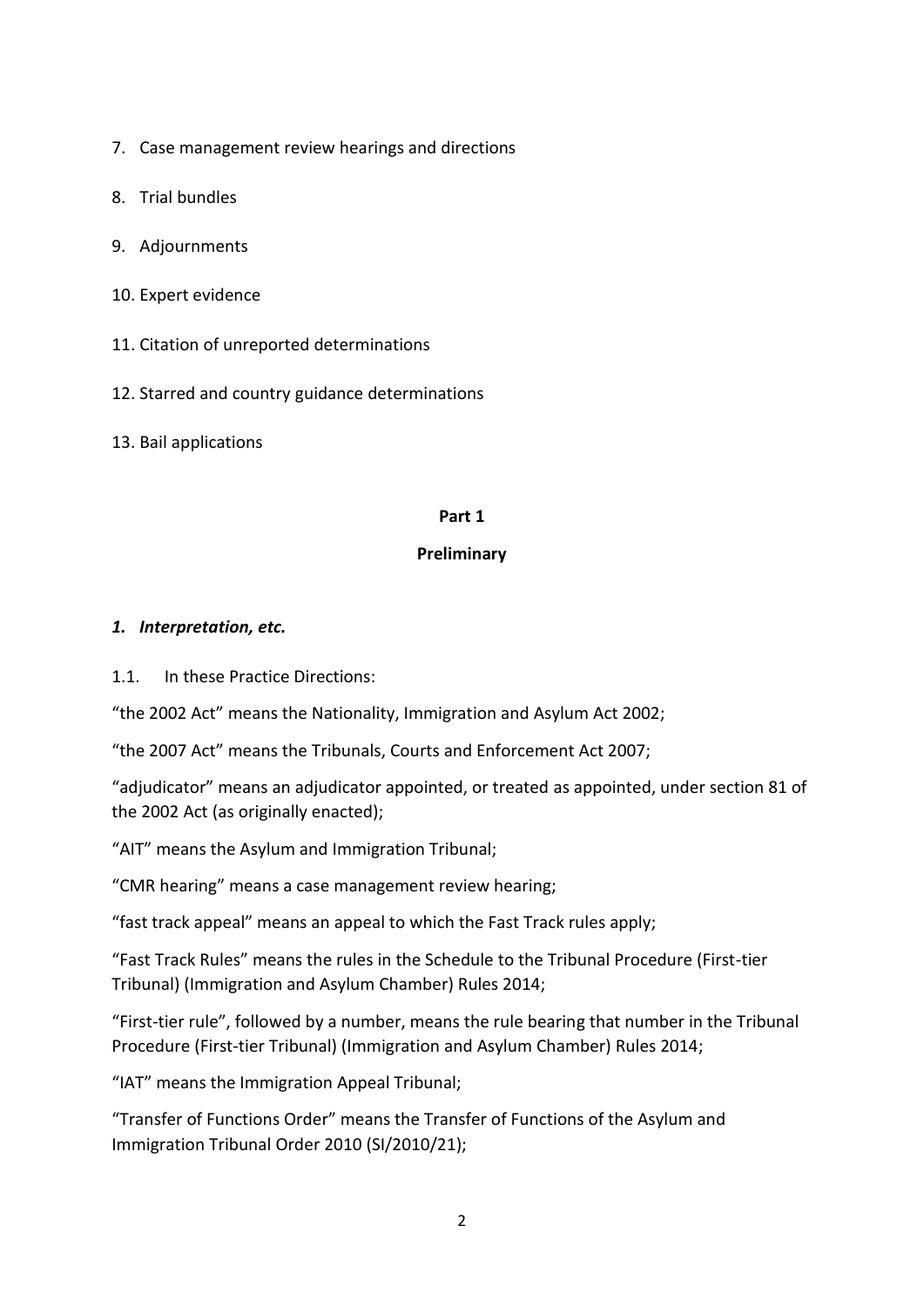"The Tribunal" means the Immigration and Asylum Chamber of the First-tier Tribunal or of the Upper Tribunal, as the case may be;

"UT rule", followed by a number, means the rule bearing that number in the Tribunal Procedure (Upper Tribunal) Rules 2008.

- 1.2. Except where expressly stated to the contrary, any reference in these Practice Directions to an enactment is a reference to that enactment as amended by or under any other enactment.
- 1.3. Other expressions in these Practice Directions have the same meanings as in the 2007 Act.
- 1.4. These revised Practice Directions come into force on 18 December 2018 and replace the Practice Directions dated 13 November 2014 with the same title.
- 1.5. These Practice Directions apply, as appropriate, in relation to transitional cases to which Schedule 4 to the Transfer of Functions Order applies; and references to the First-tier Tribunal and the Upper Tribunal shall be construed accordingly.

## **Part 2**

## **Practice Directions for the Immigration and Asylum Chamber**

## **of the First-tier Tribunal**

## *2. Standard directions in fast track appeals*

- 2.1. In the case of a fast track appeal, the parties must respectively serve the material specified in Practice Direction 7.5(a) and (b) either at the hearing or, if practicable, on the business day immediately preceding the date of the hearing.
- 2.2. Subject to the exception mentioned in Practice Direction 7.7, witness statements served in pursuance of paragraph 2.1 shall stand as evidence-in-chief at the hearing.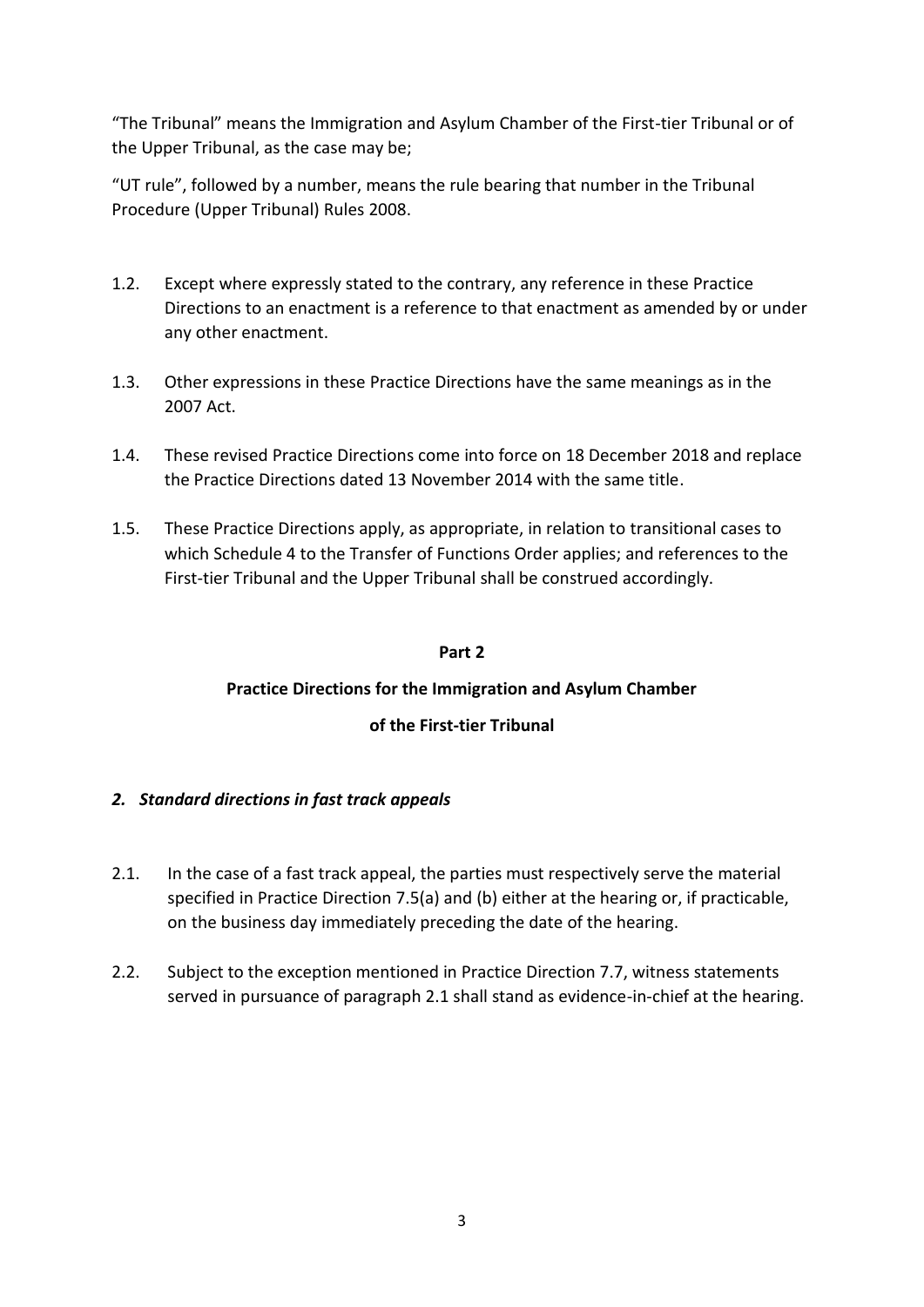#### **Part 3**

## **Practice Directions for the Immigration and Asylum Chamber**

## **of the Upper Tribunal**

## *3. Procedure on appeal*

- 3.1. Where permission to appeal to the Upper Tribunal has been granted, then, unless and to the extent that they are directed otherwise, for the purposes of preparing for a hearing in the Upper Tribunal the parties should assume that:
	- (a) the Upper Tribunal will decide whether the making of the decision of the Firsttier Tribunal involved the making of an error on a point of law, such that the decision should be set aside under section 12(2)(a) of the 2007 Act;
	- (b) except as specified in Practice Statement 7.2 (disposal of appeals by Upper Tribunal), the Upper Tribunal will proceed to re-make the decision under section 12(2)(b)(ii), if satisfied that the original decision should be set aside; and
	- (c) in that event, the Upper Tribunal will consider whether to re-make the decision by reference to the First-tier Tribunal's findings of fact and any new documentary evidence submitted under UT rule 15(2A) which it is reasonably practicable to adduce for consideration at that hearing.
- 3.2. The parties should be aware that, in the circumstances described in paragraph 3.1(c), the Upper Tribunal will generally expect to proceed, without any further hearing, to re-make the decision, where this can be undertaken without having to hear oral evidence. In certain circumstances, the Upper Tribunal may give directions for the giving of oral evidence at the relevant hearing, where it appears appropriate to do so. Such directions may be given before or at that hearing.
- 3.3. In a case where no oral evidence is likely to be required in order for the Upper Tribunal to re-make the decision, the Upper Tribunal will therefore expect any documentary evidence relevant to the re-making of the decision to be adduced in accordance with Practice Direction 4 so that it may be considered at the relevant hearing; and, accordingly, the party seeking to rely on such documentary evidence will be expected to show good reason why it is not reasonably practicable to adduce the same in order for it to be considered at that hearing.
- 3.4. If the Upper Tribunal nevertheless decides that it cannot proceed as described in paragraph 3.1(c) because findings of fact are needed which it is not in a position to make, the Upper Tribunal will make arrangements for the adjournment of the hearing, so that the proceedings may be completed before the same constitution of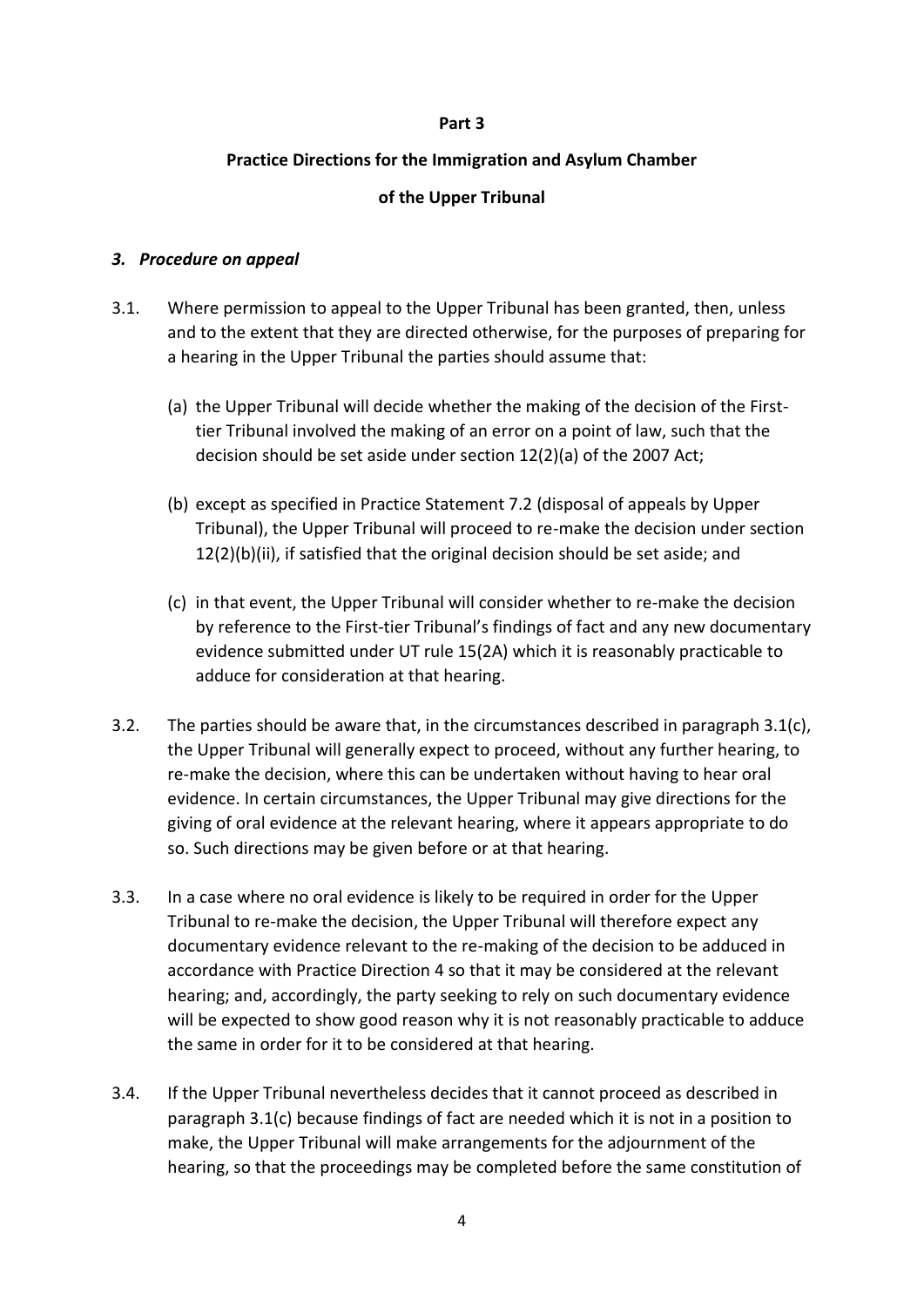the Tribunal; or, if that is not reasonably practicable, for their transfer to a different constitution, in either case so as to enable evidence to be adduced for that purpose.

- 3.5. Where proceedings are transferred in the circumstances described in paragraph 3.4, any documents sent to or given by the Tribunal from which the proceedings are transferred shall be deemed to have been sent to or given by the Tribunal to which those proceedings are transferred.
- 3.6. Where such proceedings are transferred, the Upper Tribunal shall prepare written reasons for finding that the First-tier Tribunal made an error of law, such that its decision fell to be set aside, and those written reasons shall be sent to the parties before the next hearing.
- 3.7. The written reasons shall be incorporated in full in, and form part of, the determination of the Upper Tribunal that re-makes the decision. Only in very exceptional cases can the decision contained in those written reasons be departed from or varied by the Upper Tribunal which re-makes the decision under section 12(2)(b)(ii) of the 2007 Act.
- 3.8. Unless directed otherwise, the parties to any fast track appeal which is before the Upper Tribunal will be expected to attend with all necessary witnesses and evidence that may be required if the Upper Tribunal should decide that it is necessary to set aside the decision of the First-tier Tribunal and re-make the decision. It will be unusual for the Upper Tribunal to adjourn or transfer, but, if it does so, paragraph 3.6 and 3.7 will, so far as appropriate, apply.
- 3.9. In this Practice Direction and Practice Direction 4, "the relevant hearing" means a hearing fixed by the Upper Tribunal at which it will consider if the First-tier Tribunal made an error of law.
- 3.10. Without prejudice to the generality of paragraph 1.5, where, by virtue of any transitional provisions in Schedule 4 to the Transfer of Functions Order, the Upper Tribunal is undertaking the reconsideration of a decision of the AIT, references in this Practice Direction and Practice Direction 4 to the First-tier Tribunal shall be construed as references to the AIT.

## *4. Evidence*

4.1. UT rule 15(2A) imposes important procedural requirements where the Upper Tribunal is asked to consider evidence that was not before the First-tier Tribunal. UT rule 15(2A) must be complied with in every case where permission to appeal is granted and a party wishes the Upper Tribunal to consider such evidence. Notice under rule 15(2A)(a), indicating the nature of the evidence and explaining why it was not submitted to the First-tier Tribunal, must be filed with the Upper Tribunal and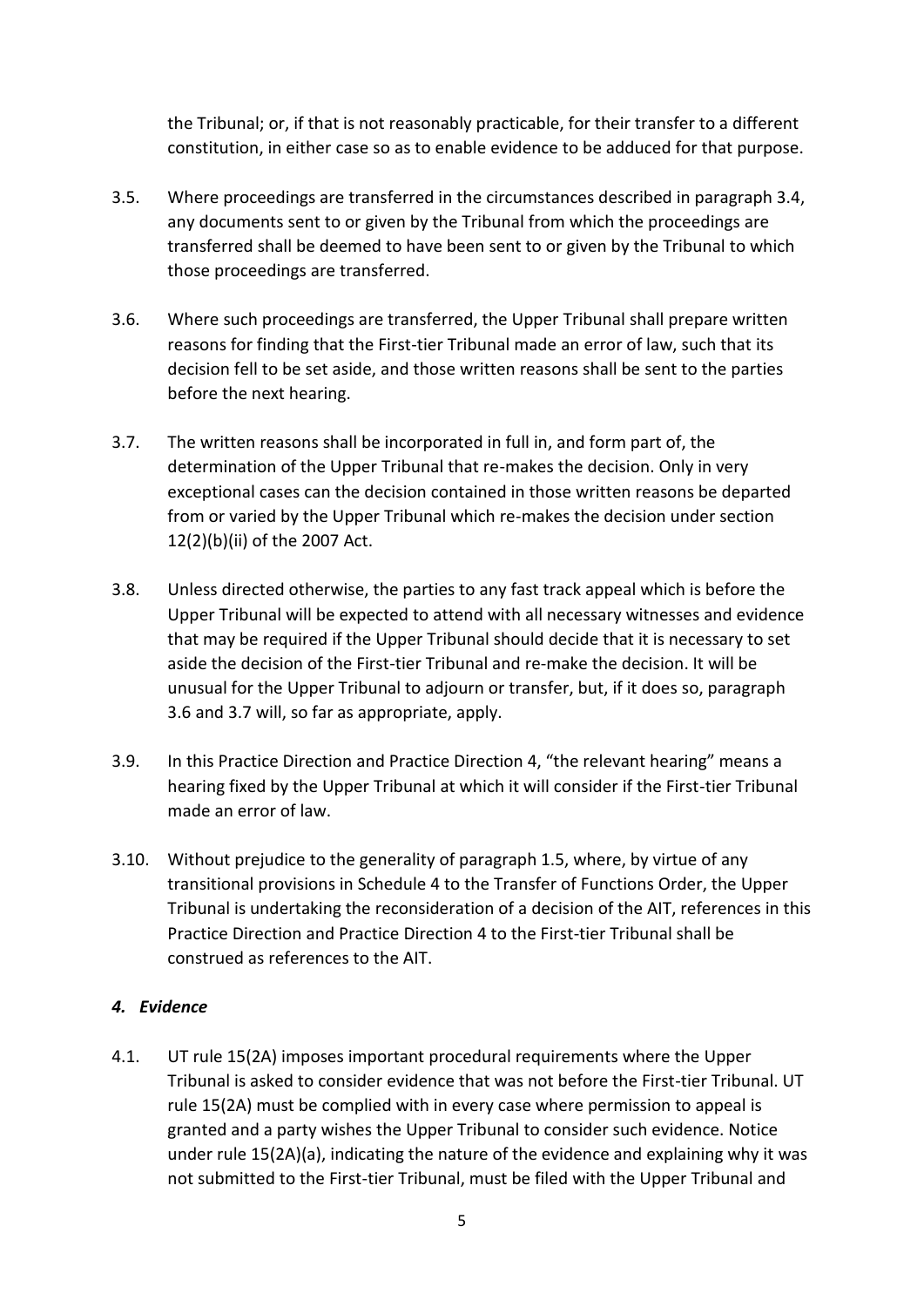served on the other party within the time stated in any specific directions given by the Upper Tribunal; or, if no such direction has been given, as soon as practicable after permission to appeal has been granted.

- 4.2. A party who wishes the Upper Tribunal to consider any evidence that was not before the First-tier Tribunal must indicate in the notice whether the evidence is sought to be adduced:
	- (a) in connection with the issue of whether the First-tier Tribunal made an error of law, requiring its decision to be set aside; or
	- (b) in connection with the re-making of the decision by the Upper Tribunal, in the event of the First-tier Tribunal being found to have made such an error.
- 4.3. The notice must clearly indicate whether the party concerned wishes the evidence to be considered at the relevant hearing and state whether the evidence is in oral or documentary form.
- 4.4. Where a party wishes, in the circumstances described in paragraph 4.2(b), to adduce only documentary evidence, Practice Direction 3.3 will apply.
- 4.5. Where a party wishes, in the circumstances described in paragraph 4.2(b), to adduce oral evidence at the relevant hearing, the notice must explain why it is considered desirable to proceed in such a manner and give details of the oral evidence and a time estimate.
- 4.6. Where the Upper Tribunal acts under Practice Direction 3 to adjourn or transfer the hearing, it shall consider any notice given under UT rule 15(2A) and give any directions arising therefrom, if and to the extent that this has not already been done.
- 4.7. This Practice Direction does not apply in the case of a fast track appeal (as to which, see Practice Direction 3.8).

## *5. Pursuing appeal after grant of leave*

- 5.1. This Practice Direction applies where:
	- (a) an appeal would otherwise fall to be treated as abandoned pursuant to section 104(4A) of the 2002 Act because the appellant is granted leave to remain in the United Kingdom; but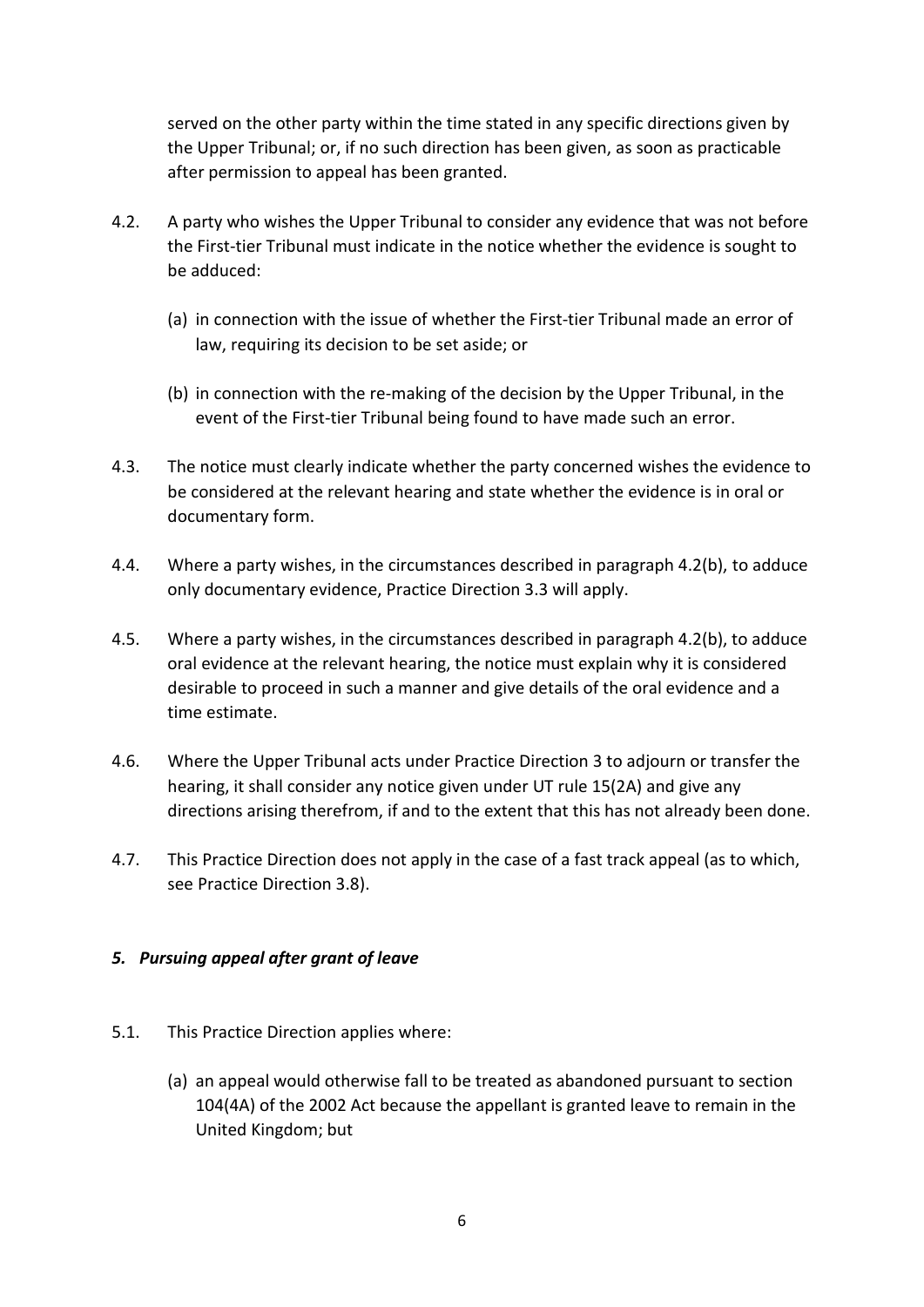- (b) the appellant wishes, in pursuance of section 104(4B) or (4C), to pursue the appeal, insofar as it is brought on asylum grounds or on grounds of unlawful discrimination.
- 5.2. Where this Practice Direction applies, the appellant must comply with the following requirements (which are the relevant practice directions for the purposes of UT rule 17A(3)).
- 5.3. Where section 104(4B) of the 2002 Act (asylum grounds) applies, the notice required by UT rule 17A(3) to be sent or delivered to the Upper Tribunal must state:
	- (a) the appellant's full name and date of birth;
	- (b) the Tribunal's reference number;
	- (c) the Home Office reference number, if applicable;
	- (d) the Foreign and Commonwealth Office reference number, if applicable;
	- (e) the date on which the appellant was granted leave to enter or remain in the United Kingdom for a period exceeding 12 months; and
	- (f) that the appellant wishes to pursue the appeal in so far as it is brought on the ground specified in section 84(1)(g) of the 2002 Act which relates to the Refugee Convention.
- 5.4. Where section 104(4C) of the 2002 Act (grounds of unlawful discrimination) applies, the notice required by UT rule 17A(3) to be sent or delivered to the Upper Tribunal must state:
	- (a) the appellant's full name and date of birth;
	- (b) the Tribunal's reference number;
	- (c) the Home Office reference number, if applicable;
	- (d) the Foreign and Commonwealth Office reference number, if applicable;
	- (e) the date on which the appellant was granted leave to enter or remain in the United Kingdom; and
	- (f) that the appellant wishes to pursue the appeal in so far as it is brought on the ground specified in section 84(1)(b) of the 2002 Act which relates to section 19B of the Race Relations Act 1976 (discrimination by public authorities).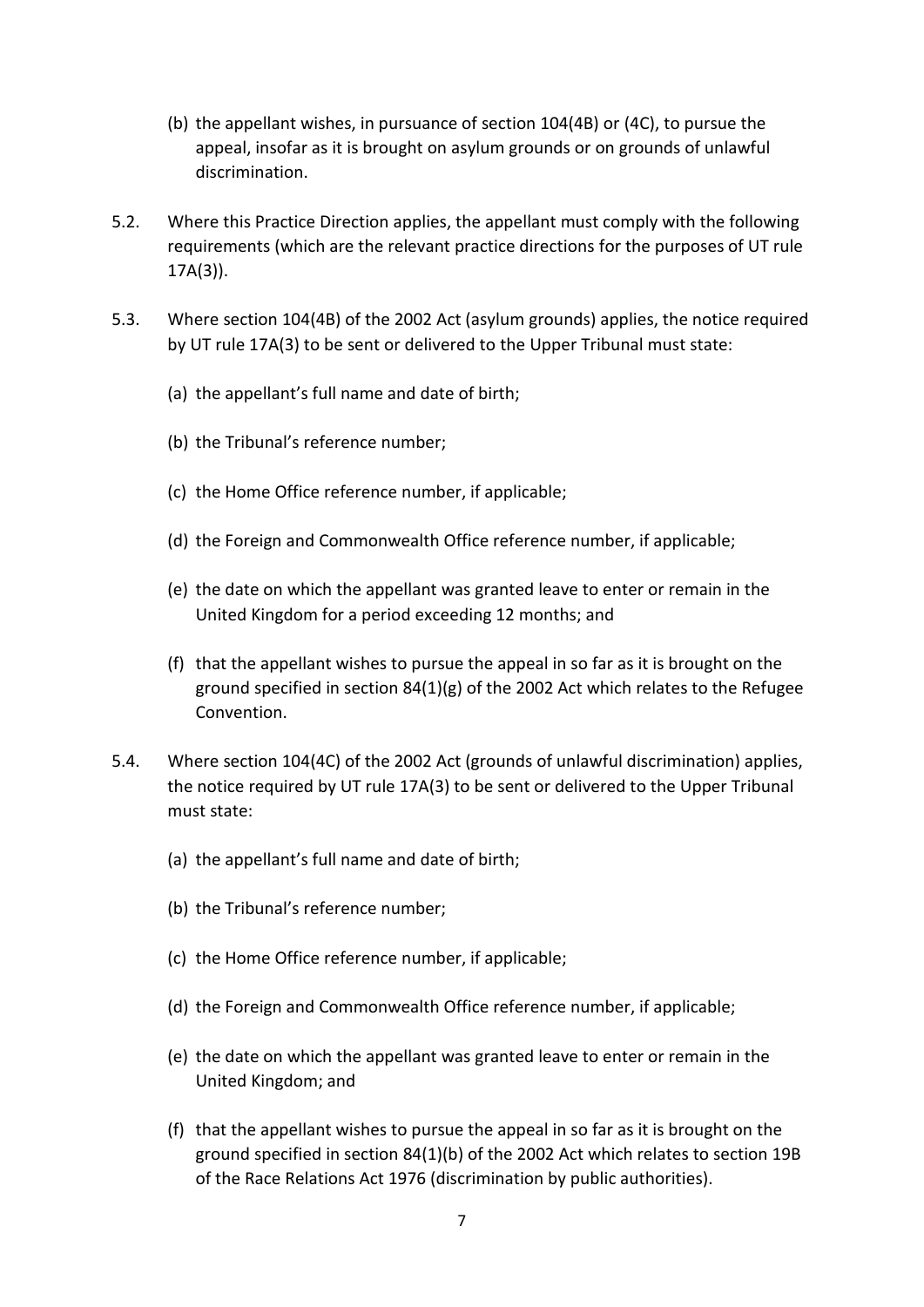- 5.5. Where an appellant has sent or delivered a notice under UT rule 17A(3), the Upper Tribunal will notify the appellant of the date on which it received the notice.
- 5.6. The Upper Tribunal will send a copy of the notice issued under paragraph 5.5 to the respondent.
- 5.7. In this Practice Direction:

"appellant" means the party who was the appellant before the First-tier Tribunal; and

"respondent" means the party who was the respondent before the First-tier Tribunal.

#### **Part 4**

#### **Practice Directions for the Immigration and Asylum Chamber**

#### **of the First-tier Tribunal and the Upper Tribunal**

#### *6. Form of notice of appeal etc.*

- 6.1. The form of notice approved for the purpose of:
	- (a) First-tier rule 19 (notice of appeal);
	- (b) First-tier rule 33 (application for permission to appeal to the Upper Tribunal);
	- (c) First-tier rule 38 (bail applications); and
	- (d) UT rule 21 (application to the Upper Tribunal for permission to appeal)

as the case may be, is the appropriate form as displayed on the Tribunal's website at the time when the notice is given, or that form with any variations that circumstances may require.

#### *7. Case management review hearings and directions*

7.1. Where the Tribunal so directs, a CMR hearing will be held in the case of an appeal where the party who is or was the appellant before the First-tier Tribunal: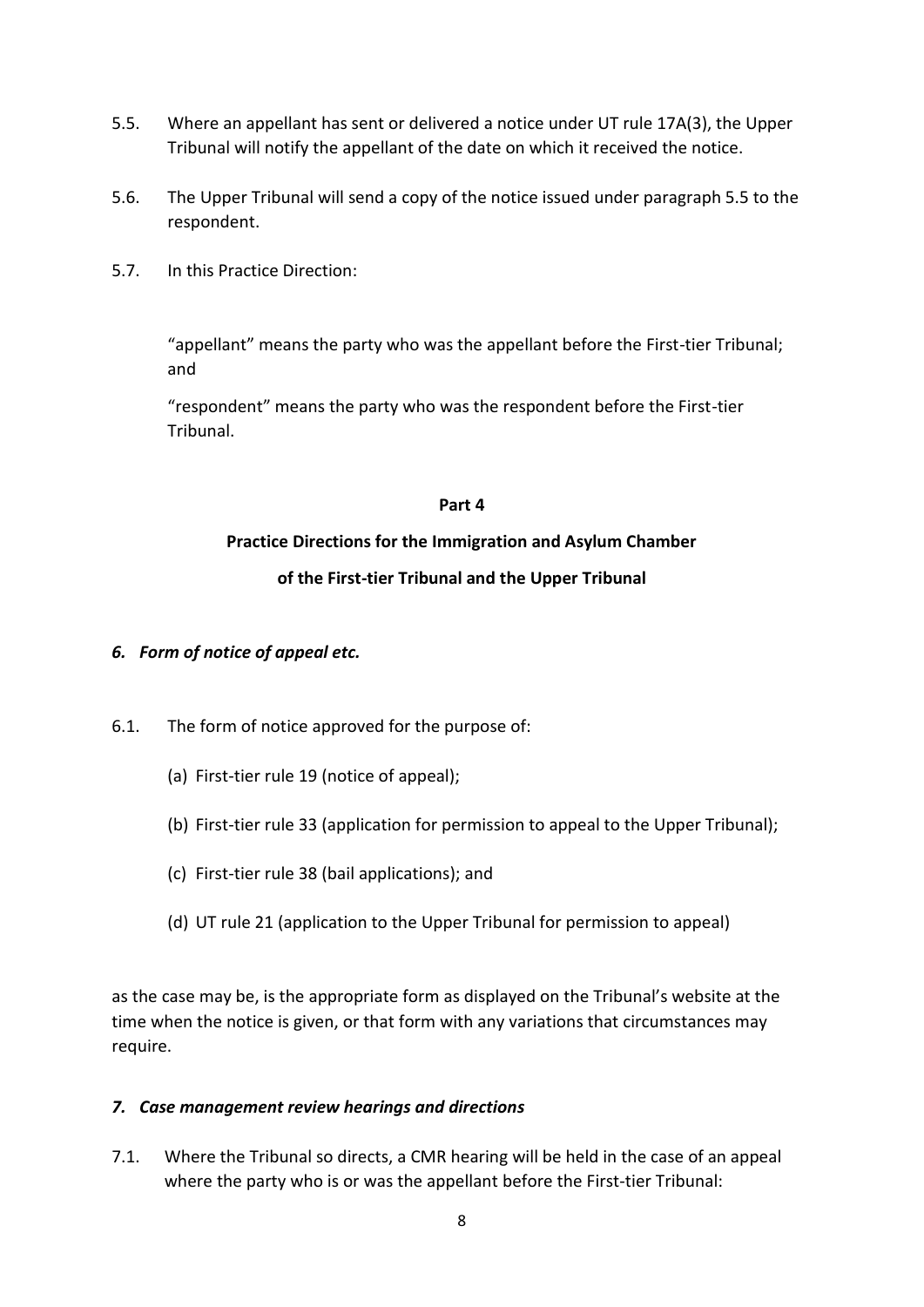- (a) is present in the United Kingdom; and
- (b) has a right of appeal whilst in the United Kingdom.
- 7.2. It is important that the parties and their representatives understand that a CMR hearing is a hearing in the appeal and that the appeal may be determined under the relevant Procedure Rules if a party does not appear and is not represented at that hearing.
- 7.3. In addition to any information required by First-tier rule 19 (notice of appeal), the appellant before the First-tier Tribunal must provide that Tribunal and the respondent at the CMR hearing with:
	- (a) particulars of any application for permission to vary the grounds of appeal;
	- (b) particulars of any amendments to the reasons in support of the grounds of appeal;
	- (c) particulars of any witnesses to be called or whose written statement or report is proposed to be relied upon at the full hearing; and
	- (d) the draft of any directions that the appellant is requesting the Tribunal to make at the CMR hearing.
- 7.4. In addition to any documents required by relevant Procedure Rules, the party who is or was the respondent before the First-tier Tribunal must provide the Tribunal and the other party at the CMR hearing with:
	- (a) any amendment that has been made or is proposed to be made to the notice of decision to which the appeal relates or to any other document served on the person concerned giving reasons for that decision; and
	- (b) a draft of any directions that the Tribunal is requested to make at the CMR hearing.
- 7.5. In most cases, including those appeals where a CMR hearing is to be held, the Tribunal will normally have given to the parties the following directions with the notice of hearing:
	- (a) not later than 5 working days before the full hearing (or 10 days in the case of an out-of-country appeal) the appellant shall serve on the Tribunal and the respondent: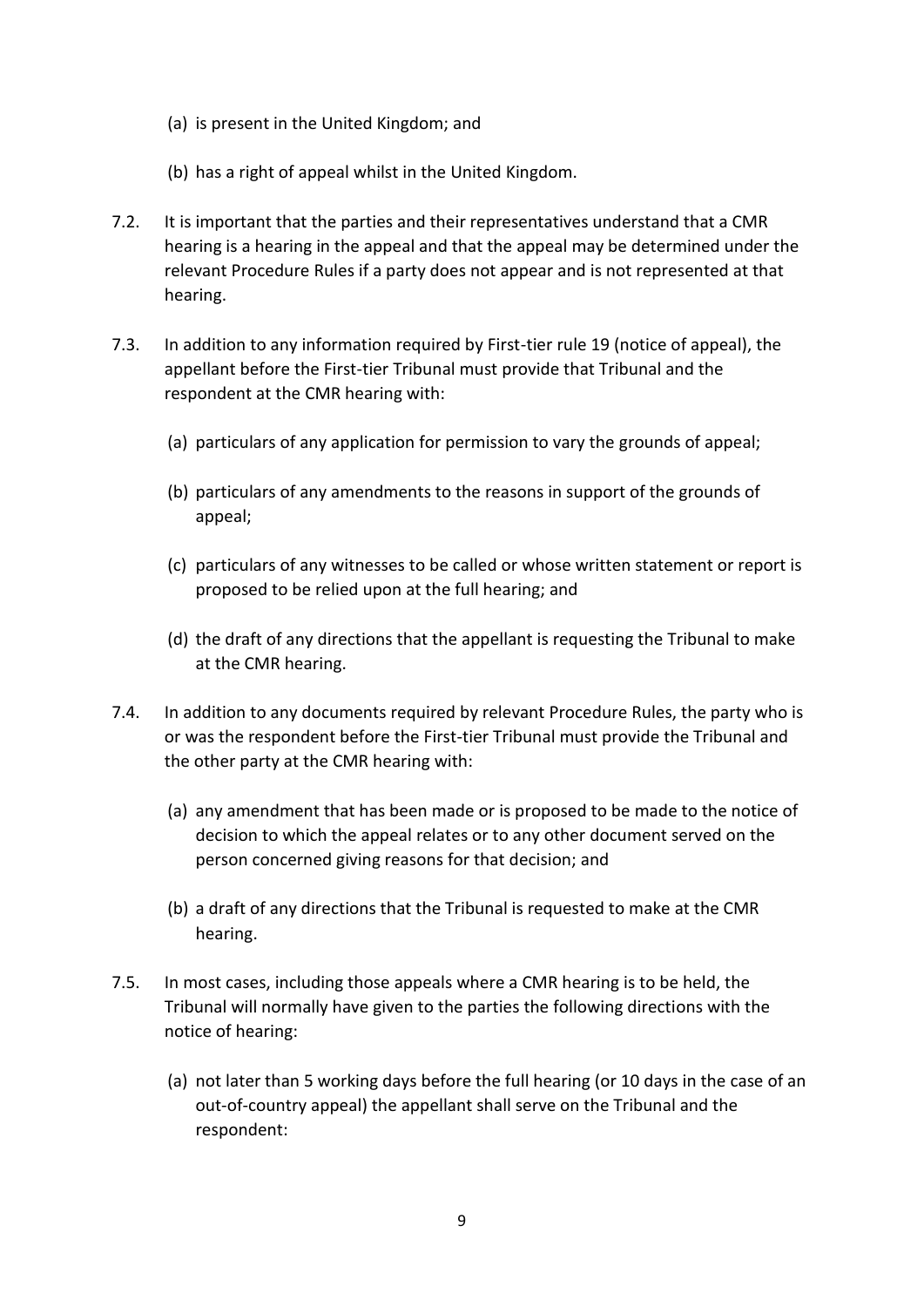- (i) witness statements of the evidence to be called at the hearing, such statements to stand as evidence in chief at the hearing;
- (ii) a paginated and indexed bundle of all the documents to be relied on at the hearing with a schedule identifying the essential passages;
- (iii) a skeleton argument, identifying all relevant issues including human rights claims and citing all the authorities relied upon; and
- (iv) a chronology of events;
- (b) not later than 5 working days before the full hearing, the respondent shall serve on the Tribunal and the appellant a paginated and indexed bundle of all the documents to be relied upon at the hearing, with a schedule identifying the relevant passages, and a list of any authorities relied upon.
- 7.6. At the end of the CMR hearing, the Tribunal will give the parties any further written directions relating to the conduct of the appeal.
- 7.7. Although in normal circumstances a witness statement should stand as evidence inchief, there may be cases where it will be appropriate for appellants or witnesses to have the opportunity of adding to or supplementing their witness statements.
- 7.8. In addition to the directions referred to above, at the end of the CMR hearing the Tribunal will also give to the parties written confirmation of:
	- (a) any issues that have been agreed at the CMR hearing as being relevant to the determination of the appeal; and
	- (b) any concessions made at the CMR hearing by a party.

## *8. Trial bundles*

- 8.1. The parties must take all reasonably practicable steps to act in accordance with paragraph 8.2 to 8.6 in the preparation of trial bundles for hearings before the Tribunal.
- 8.2. The best practice for the preparation of bundles is as follows:
	- (a) all documents must be relevant, be presented in logical order and be legible;
	- (b) where the document is not in the English language, a typed translation of the document signed by the translator, and certifying that the translation is accurate,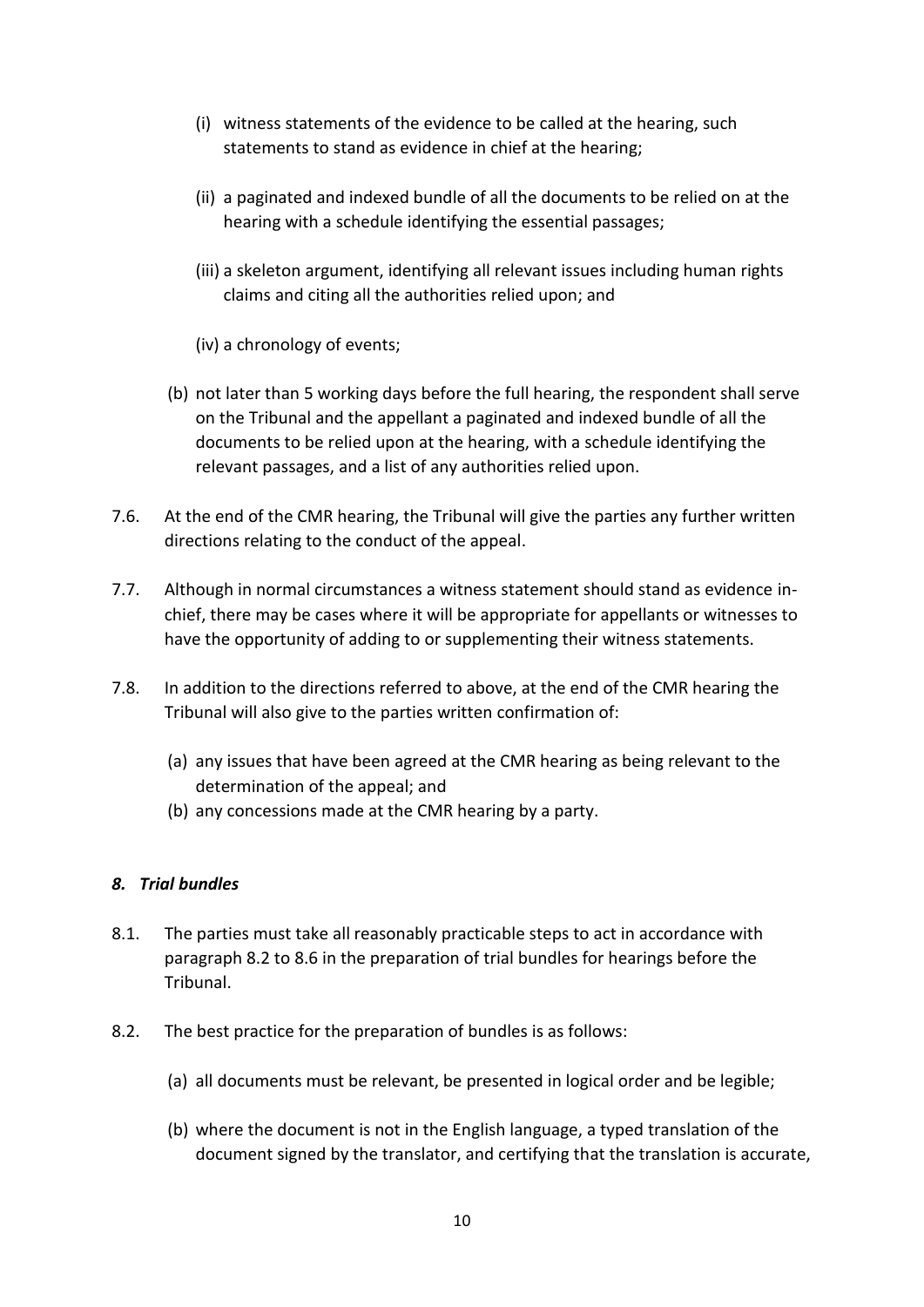must be inserted in the bundle next to the copy of the original document, together with details of the identity and qualifications of the translator;

- (c) if it is necessary to include a lengthy document, that part of the document on which reliance is placed should, unless the passages are outlined in any skeleton argument, be highlighted or clearly identified by reference to page and/or paragraph number;
- (d) bundles submitted must have an index showing the page numbers of each document in the bundle;
- (e) the skeleton argument or written submission should define and confine the areas at issue in a numbered list of brief points and each point should refer to any documentation in the bundle on which the appellant proposes to rely (together with its page number);
- (f) where reliance is placed on a particular case or text, photocopies of the case or text must be provided in full for the Tribunal and the other party; and
- (g) large bundles should be contained in a ring binder or lever arch file, capable of lying flat when opened.
- 8.3. The Tribunal recognises the constraints on those representing the parties in appeals in relation to the preparation of trial bundles and this Practice Direction does not therefore make it mandatory in every case that bundles in exactly the form prescribed must be prepared. Where the issues are particularly complex it is of the highest importance that comprehensive bundles are prepared. If parties to appeals fail in individual cases to present documentation in a way which complies with the direction, it will be for the Tribunal to deal with any such issue.
- 8.4. Much evidence in immigration and asylum appeals is in documentary form. Representatives preparing bundles need to be aware of the position of the Tribunal, which may be coming to the case for the first time. The better a bundle has been prepared, the greater it will assist the Tribunal. Bundles should contain all the documents that the Tribunal will require to enable it to reach a decision without the need to refer to any other file or document. The Tribunal will not be assisted by repetitious, outdated or irrelevant material.
- 8.5. It may not be practical in many appeals to require there to be an agreed trial bundle but it nevertheless remains vital that the parties inform each other at an early stage of all and any documentation upon which they intend to rely.
- 8.6. The parties cannot rely on the Tribunal having any prior familiarity with any country information or background reports in relation to the case in question. If either party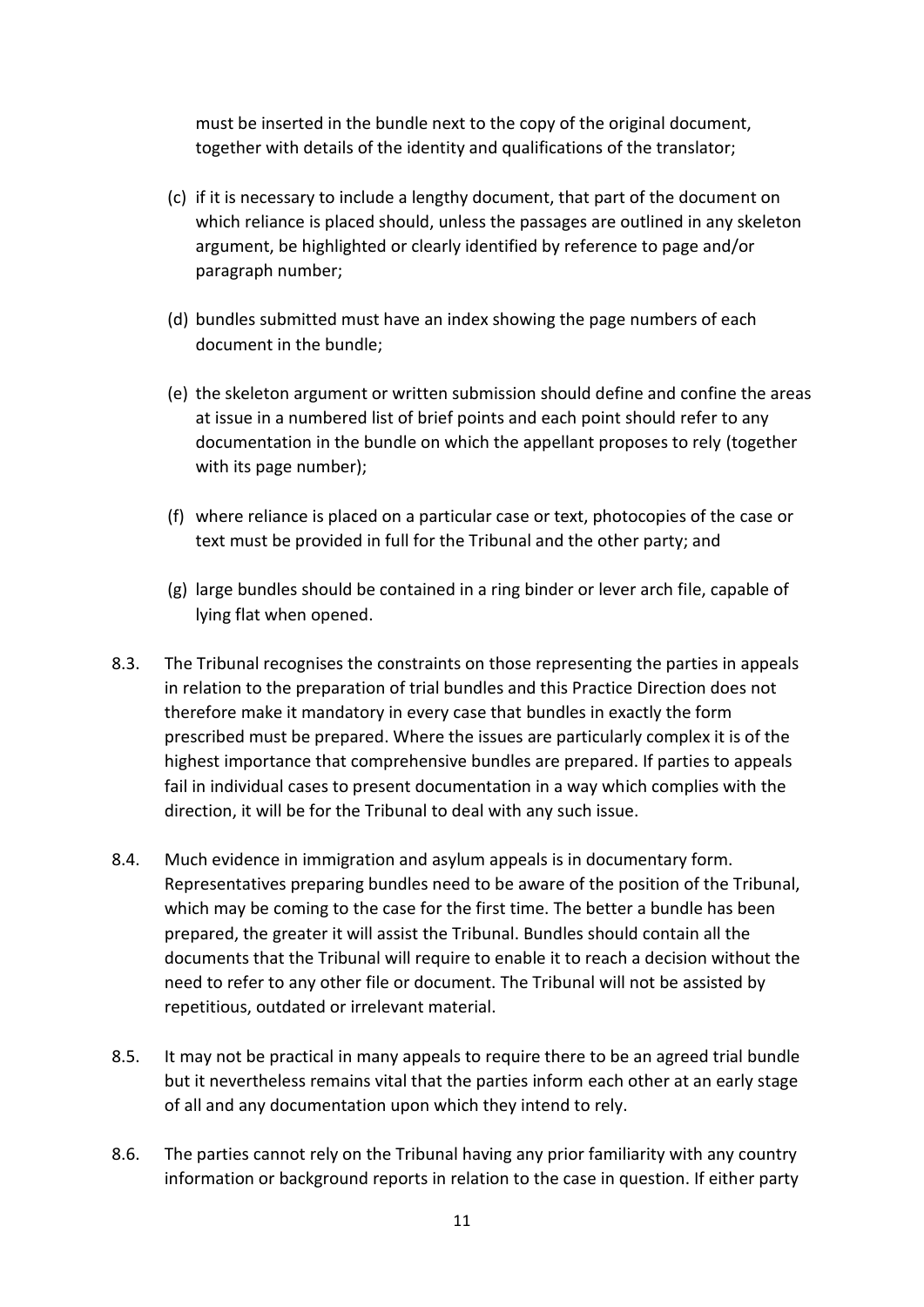wishes to rely on such country or background information, copies of the relevant documentation must be provided.

## *9. Adjournments*

- 9.1. Applications for the adjournment of appeals (other than fast track appeals) listed for hearing before the Tribunal must be made not later than 5.00p.m. one clear working day before the date of the hearing.
- 9.2. For the avoidance of doubt, where a case is listed for hearing on, for example, a Friday, the application must be received by 5.00p.m. on the Wednesday.
- 9.3. The application for an adjournment must be supported by full reasons and must be made in accordance with relevant Procedure Rules.
- 9.4. Any application made later than the end of the period mentioned in paragraph 9.1 must be made to the Tribunal at the hearing and will require the attendance of the party or the representative of the party seeking the adjournment.
- 9.5. It will be only in the most exceptional circumstances that a late application for an adjournment will be considered without the attendance of a party or representative.
- 9.6. Parties must not assume that an application, even if made in accordance with paragraph 9.1, will be successful and they must always check with the Tribunal as to the outcome of the application.
- 9.7. Any application for the adjournment of a fast track appeal must be made to the Tribunal at the hearing and will be considered by the Tribunal in accordance with relevant Procedure Rules.
- 9.8. If an adjournment is not granted and the party fails to attend the hearing, the Tribunal may in certain circumstances proceed with the hearing in that party's absence.

## *10. Expert evidence*

10.1. A party who instructs an expert must provide clear and precise instructions to the expert, together with all relevant information concerning the nature of the appellant's case, including the appellant's immigration history, the reasons why the appellant's claim or application has been refused by the respondent and copies of any relevant previous reports prepared in respect of the appellant.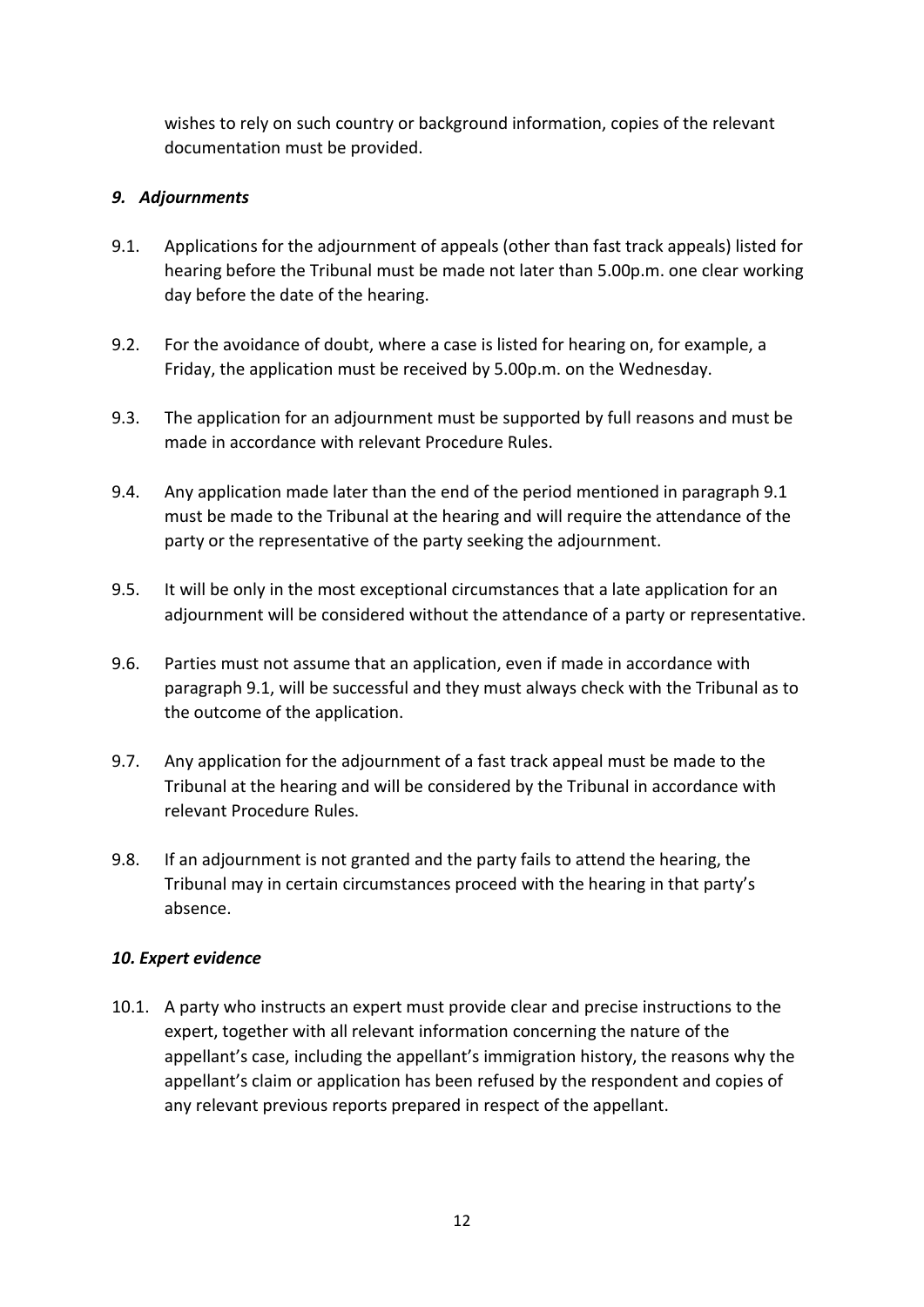- 10.2. It is the duty of an expert to help the Tribunal on matters within the expert's own expertise. This duty is paramount and overrides any obligation to the person from whom the expert has received instructions or by whom the expert is paid.
- 10.3. Expert evidence should be the independent product of the expert uninfluenced by the pressures of litigation.
- 10.4. An expert should assist the Tribunal by providing objective, unbiased opinion on matters within his or her expertise, and should not assume the role of an advocate.
- 10.5. An expert should consider all material facts, including those which might detract from his or her opinion.
- 10.6. An expert should make it clear:
	- (a) when a question or issue falls outside his or her expertise; and
	- (b) when the expert is not able to reach a definite opinion, for example because of insufficient information.
- 10.7. If, after producing a report, an expert changes his or her view on any material matter, that change of view should be communicated to the parties without delay, and when appropriate to the Tribunal.
- 10.8. An expert's report should be addressed to the Tribunal and not to the party from whom the expert has received instructions.
- 10.9. An expert's report must:
	- (a) give details of the expert's qualifications;
	- (b) give details of any literature or other material which the expert has relied on in making the report;
	- (c) contain a statement setting out the substance of all facts and instructions given to the expert which are material to the opinions expressed in the report or upon which those opinions are based;
	- (d) make clear which of the facts stated in the report are within the expert's own knowledge;
	- (e) say who carried out any examination, measurement or other procedure which the expert has used for the report, give the qualifications of that person, and say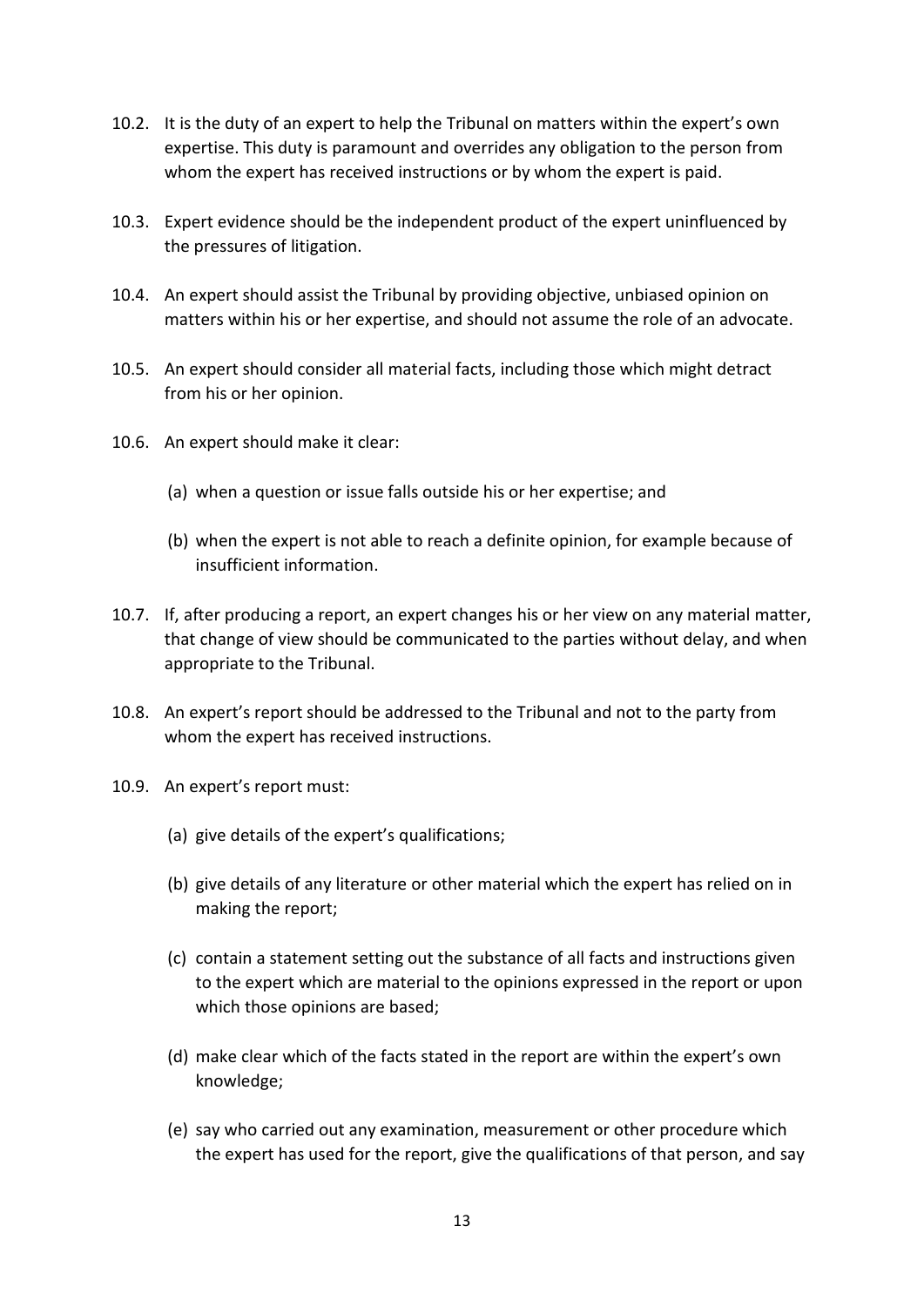whether or not the procedure has been carried out under the expert's supervision;

- (f) where there is a range of opinion on the matters dealt with in the report:
	- (i) summarise the range of opinion, so far as reasonably practicable, and
	- (ii) give reasons for the expert's own opinion;
- (g) contain a summary of the conclusions reached;
- (h) if the expert is not able to give an opinion without qualification, state the qualification; and
- (i) contain a statement that the expert understands his or her duty to the Tribunal, and has complied and will continue to comply with that duty.
- 10.10. An expert's report must be verified by a Statement of Truth as well as containing the statements required in paragraph 10.9(h) and (i).
- 10.11. The form of the Statement of Truth is as follows: "I confirm that insofar as the facts stated in my report are within my own knowledge I have made clear which they are and I believe them to be true, and that the opinions I have expressed represent my true and complete professional opinion".
- 10.12. The instructions referred to in paragraph 10.9(c) are not protected by privilege but cross-examination of the expert on the contents of the instructions will not be allowed unless the Tribunal permits it (or unless the party who gave the instructions consents to it). Before it gives permission, the Tribunal must be satisfied that there are reasonable grounds to consider that the statement in the report or the substance of the instructions is inaccurate or incomplete. If the Tribunal is so satisfied, it will allow the cross-examination where it appears to be in the interests of justice to do so.
- 10.13. In this Practice Direction:

"appellant" means the party who is or was the appellant before the First-tier Tribunal; and

"respondent" means the party who is or was the respondent before the First-tier Tribunal.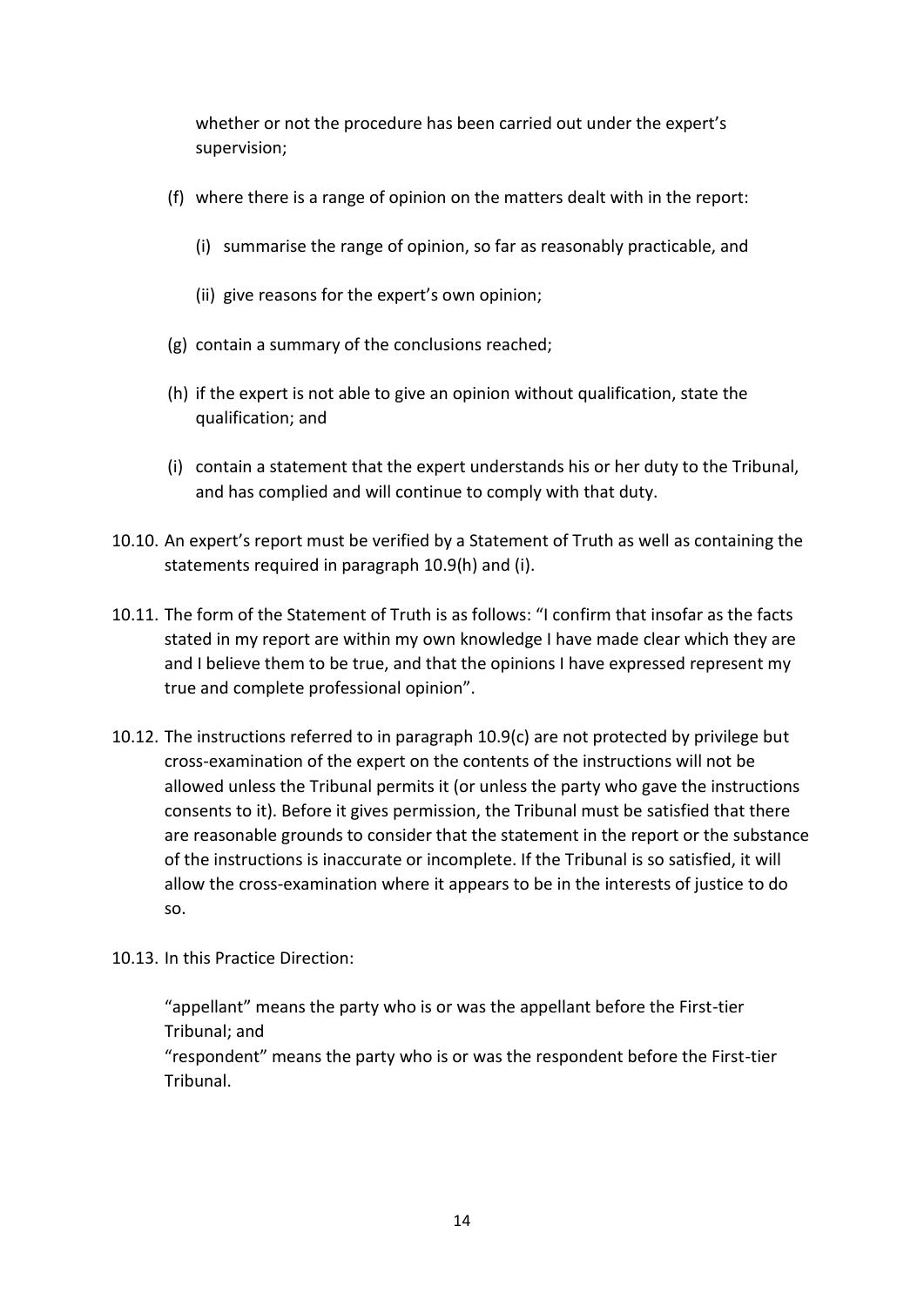## *11. Citation of unreported determinations*

- 11.1. A determination of the Tribunal which has not been reported may not be cited in proceedings before the Tribunal unless:
	- (a) the person who is or was the appellant before the First-tier Tribunal, or a member of that person's family, was a party to the proceedings in which the previous determination was issued; or
	- (b) the Tribunal gives permission.
- 11.2. An application for permission to cite a determination which has not been reported must:
	- (a) include a full transcript of the determination;
	- (b) identify the proposition for which the determination is to be cited; and
	- (c) certify that the proposition is not to be found in any reported determination of the Tribunal, the IAT or the AIT and had not been superseded by the decision of a higher authority.
- 11.3. Permission under paragraph 11.1 will be given only where the Tribunal considers that it would be materially assisted by citation of the determination, as distinct from the adoption in argument of the reasoning to be found in the determination. Such instances are likely to be rare; in particular, in the case of determinations which were unreportable (see Practice Statement 11 (reporting of determinations)). It should be emphasised that the Tribunal will not exclude good arguments from consideration but it will be rare for such an argument to be capable of being made only by reference to an unreported determination.
- 11.4. The provisions of paragraph 11.1 to 11.3 apply to unreported and unreportable determinations of the AIT, the IAT and adjudicators, as those provisions apply respectively to unreported and unreportable determinations of the Tribunal.
- 11.5. A party citing a determination of the IAT bearing a neutral citation number prior to [2003] (including all series of "bracket numbers") must be in a position to certify that the matter or proposition for which the determination is cited has not been the subject of more recent, reported, determinations of the IAT, the AIT or the Tribunal.
- 11.6. In this Practice Direction and Practice Direction 12, "determination" includes any decision of the AIT or the Tribunal.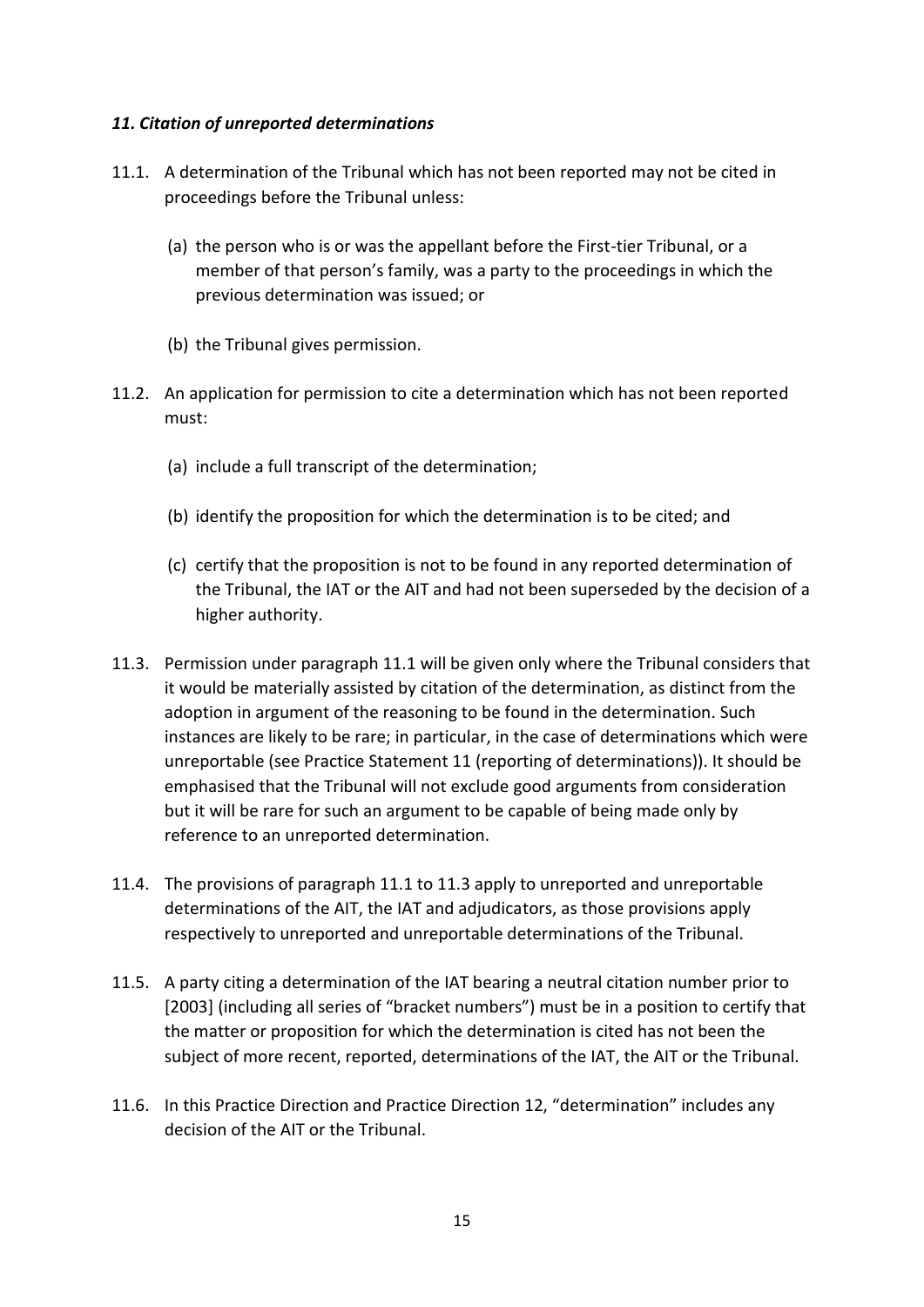## *12. Starred and Country Guidance determinations*

- 12.1 Reported determinations of the Tribunal, the AIT and the IAT which are "starred" shall be treated by the Tribunal as authoritative in respect of the matter to which the "starring" relates, unless inconsistent with other authority that is binding on the Tribunal.
- 12.2 A reported determination of the Tribunal, the AIT or the IAT bearing the letters "CG" shall be treated as an authoritative finding on the country guidance issue identified in the determination, based upon the evidence before the members of the Tribunal, the AIT or the IAT that determine the appeal. As a result, unless it has been expressly superseded or replaced by any later "CG" determination, or is inconsistent with other authority that is binding on the Tribunal, such a country guidance case is authoritative in any subsequent appeal, so far as that appeal:
	- (a) relates to the country guidance issue in question; and
	- (b) depends upon the same or similar evidence.
- 12.3 A list of current CG cases will be maintained on the Tribunal's website. Any representative of a party to an appeal concerning a particular country will be expected to be conversant with the current "CG" determinations relating to that country.
- 12.4 Because of the principle that like cases should be treated in like manner, any failure to follow a clear, apparently applicable country guidance case or to show why it does not apply to the case in question is likely to be regarded as grounds for appeal on a point of law.

## *13. Bail applications*

- 13.1 Subject to First-tier Rule 39(3), an application for bail must, if practicable, be listed for hearing within six working days of receipt by the Tribunal of the notice of application.
- 13.2 Any such notice which is received by the Tribunal after 3.30p.m. on a particular day will be treated for the purposes of this paragraph as if it were received on the next business day.
- 13.3 An Upper Tribunal judge may exercise bail jurisdiction under the Immigration Act 1971 by reason of being also a First-tier judge.
- 13.4 Notwithstanding paragraph 13.3, it will usually be appropriate for a bail application to be made to an Upper Tribunal judge only where the appeal in question is being